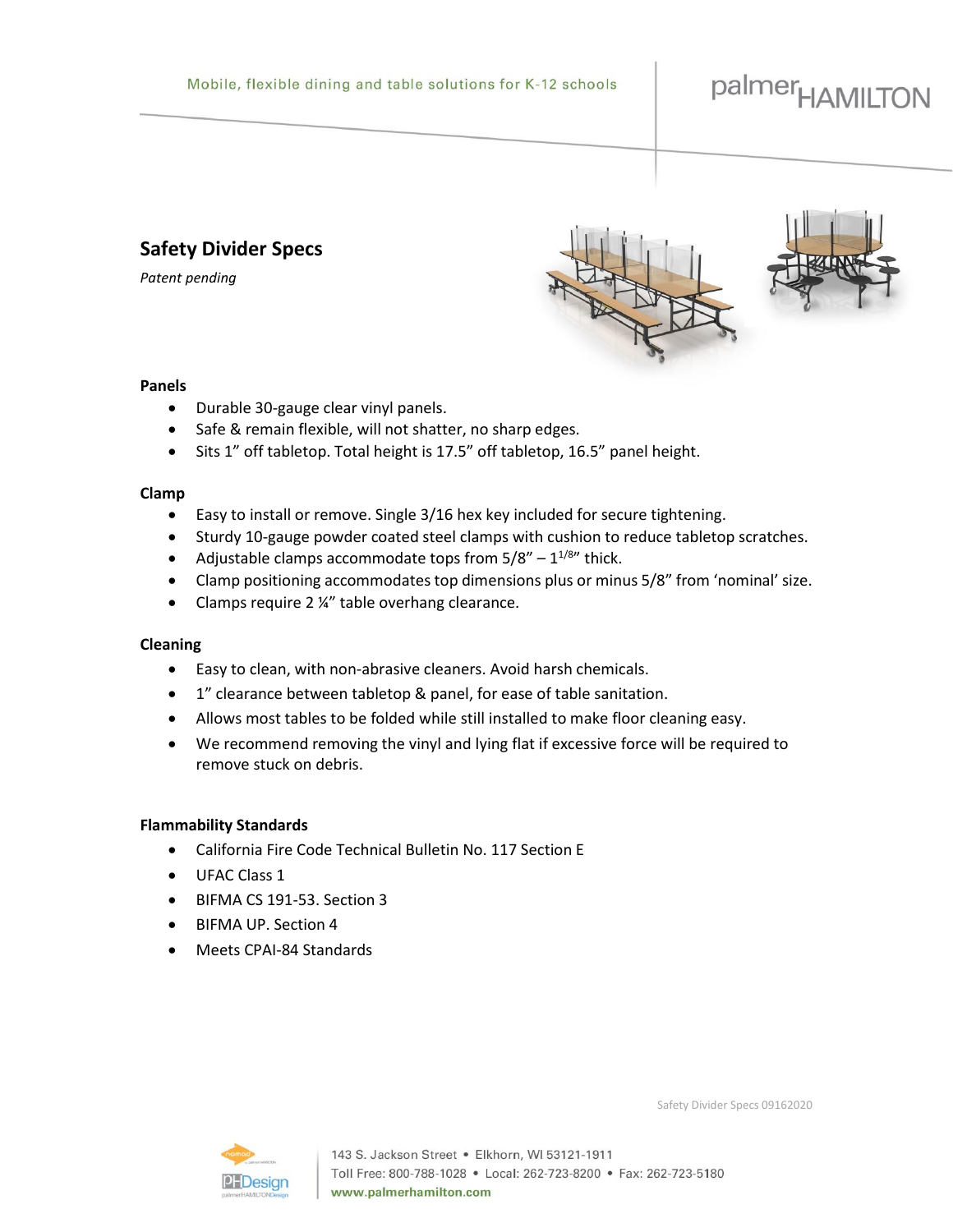| <b>Description</b>                                                    | Part#       | <b>Fits Actual Top</b><br><b>Sizes</b><br>HxWxL     | <b>Fits Top</b><br><b>Thickness</b> | <b>Fits Palmer Hamilton</b><br><b>Tables</b>                                                                                                             | Measurement<br>of Tabletop<br>Opening at<br><b>Each Seat</b> | <b>Shipping</b><br>Weight | <b>Shipping</b><br><b>Dimensions</b> |
|-----------------------------------------------------------------------|-------------|-----------------------------------------------------|-------------------------------------|----------------------------------------------------------------------------------------------------------------------------------------------------------|--------------------------------------------------------------|---------------------------|--------------------------------------|
| 12' Rectangular Table<br>(Seats 12)<br>includes (2) sets of<br>panels | DS-3072-6   | 293/8" to 305/8" W<br>x 713/8" to 73" L             | $5/8'' - 1^{1/8''}$                 | 19F, 61T, 60T, 59TV and<br>63T.<br>Individual panel fits: 30" x<br>72" Story & Aero Fixed T-<br>Base, Fixed & Flip-top Go T<br>Base & Folding Go T-Base. | 22" W x 14.5" D                                              | 30 lbs                    | 20" x 12" x 12"                      |
| 12' Rectangular Table<br>(Seats 6)<br>includes (2) sets of<br>panels  | DS-3072-3   | 293/8" to 305/8" W<br>x 71 <sup>3/8"</sup> to 73" L | $5/8'' - 1^{1/8''}$                 | 19F, 61T, 60T, 59TV and<br>63T.<br>Individual panel fits: 30" x<br>72" Story & Aero Fixed T-<br>Base, Fixed & Flip-top Go T<br>Base & Folding Go T-Base. | 22" W x 22.75"<br>D                                          | 30 lbs                    | 20" x 12" x 12"                      |
| 10' Rectangular Table<br>(Seats 6)<br>includes (2) sets of<br>panels  | DS-3060-6   | 293/8" to 305/8" W<br>x 593/8" to 61" L             | $5/8'' - 1^{1/8''}$                 | 19F                                                                                                                                                      | 19" W x 14.5" D                                              | 30 lbs                    | 20" x 12" x 12"                      |
| 10' Rectangular Table<br>(Seats 3)<br>includes (2) sets of<br>panels  | DS-3060-3   | 293/8" to 305/8" W<br>x 593/8" to 61" L             | $5/8'' - 1^{1/8''}$                 | 19F                                                                                                                                                      | n/a                                                          | 30 lbs                    | 20" x 12" x 12"                      |
| 60" Round Table<br>(Seats 8)<br>includes (2) sets of<br>panels        | DS-60RDFT-8 | 60" Round                                           | $5/8'' - 1^{1/8''}$                 | 59T-60RD                                                                                                                                                 | n/a                                                          | 25 lbs                    | 20" x 12" x 12"                      |
| 60" Round Table<br>(Seats 4)<br>includes (2) sets of<br>panels        | DS-60RDFT-4 | 60" Round                                           | $5/8'' - 1^{1/8''}$                 | 59T-60RD                                                                                                                                                 | n/a                                                          | 25 lbs                    | 20" x 12" x 12"                      |
| 8' Convertible Bench<br>(Seats 8)                                     | DS-34M08-8  | 8' Convertible<br>Bench                             | $5/8'' - 2^{3/4''}$                 | 34M 8'                                                                                                                                                   | 21.5" W x<br>24.75" D                                        | 25 lbs                    | 20" x 12" x 12"                      |
| 8' Convertible Bench<br>(Seats 4)                                     | DS-34M08-4  | 8' Convertible<br>Bench                             | $5/8'' - 2^{3/4''}$                 | 34M 8'                                                                                                                                                   | 21.5" W x<br>28.75" D                                        | 25 lbs                    | 20" x 12" x 12"                      |



Safety Divider Specs 09162020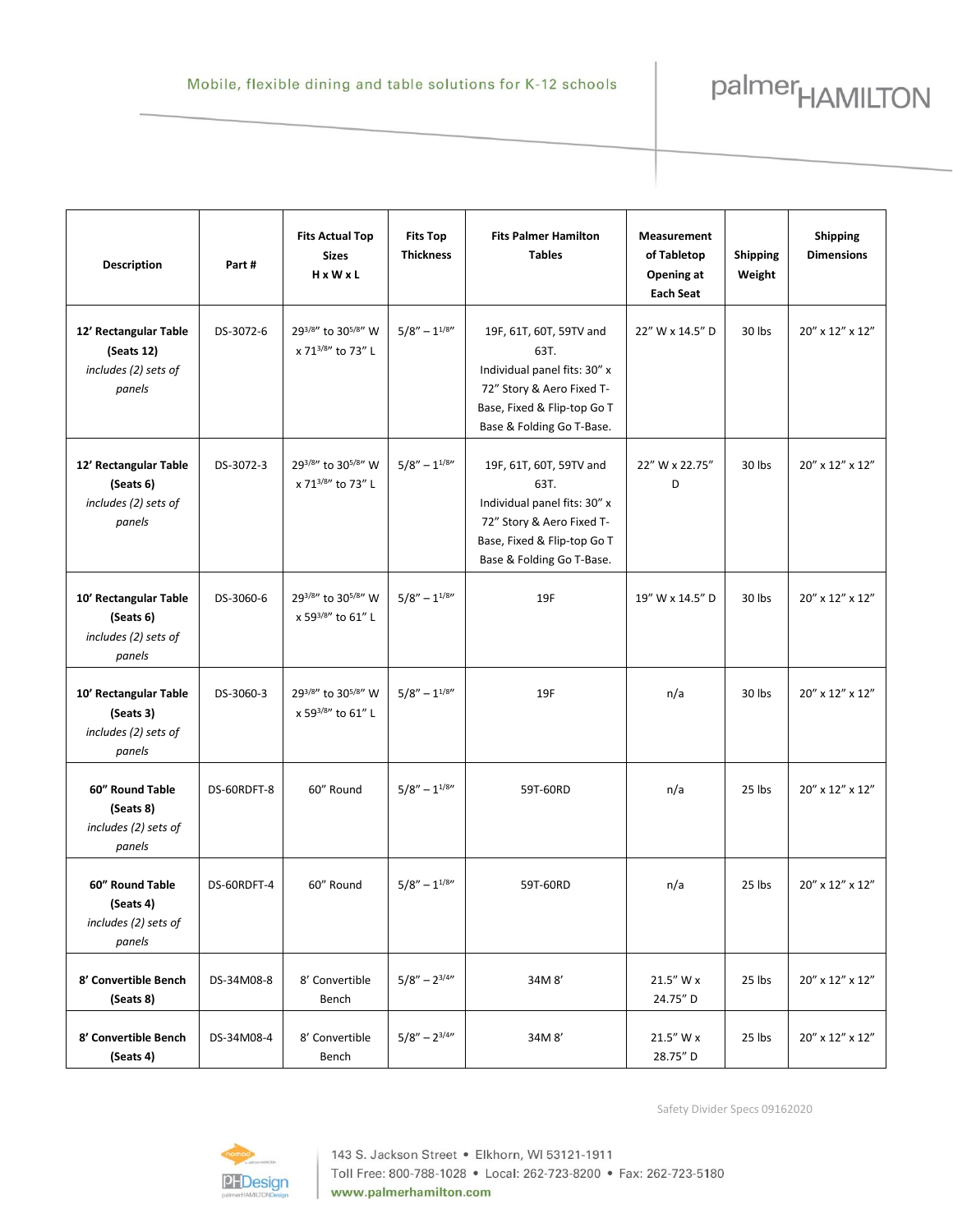| <b>Description</b>                                                               | Part#       | <b>Fits Actual Top</b><br><b>Sizes</b><br>$H \times W \times L$ | <b>Fits Top</b><br><b>Thickness</b> | <b>Fits Palmer Hamilton</b><br><b>Tables</b>             | <b>Measurement</b><br>of Tabletop<br>Opening at<br><b>Each Seat</b> | <b>Shipping</b><br>Weight | <b>Shipping</b><br><b>Dimensions</b> |
|----------------------------------------------------------------------------------|-------------|-----------------------------------------------------------------|-------------------------------------|----------------------------------------------------------|---------------------------------------------------------------------|---------------------------|--------------------------------------|
| 48" Round Folding<br><b>Table</b><br>(Seats 4)<br>includes (2) sets of<br>panels | DS-48RDFT-4 | 48" Round                                                       | $5/8'' - 1^{1/8''}$                 | Aero                                                     | 23.75" W x<br>23.75" D                                              | 15 lbs                    | 20" x 12" x 12"                      |
| 48" Round or Square<br><b>Table</b><br>(Seats 4)                                 | DS-4848-4   | 48" Round or<br>Square                                          | $5/8'' - 1^{1/8''}$                 | Covey, Palmer Table, PHlip                               | 24" W x 24" D                                                       | 10 lbs                    | 20" x 12" x 12"                      |
| 48" Square Table<br>(Seats 4)                                                    | DS-4848X-4  | 48" Square                                                      | $5/8'' - 1^{1/8''}$                 | Palmer Table                                             | 44" W x 24" D                                                       | 10 lbs                    | 20" x 12" x 12"                      |
| 42" Round or Square<br><b>Table</b><br>(Seats 4)                                 | DS-4242-4   | 42" Round or<br>Square                                          | $5/8'' - 1^{1/8''}$                 | Aero, Palmer Table, PHlip,<br>Reload, Story              | 21" W x 21" D                                                       | $10$ lbs                  | 20" x 12" x 12"                      |
| 42" Square Table<br>(Seats 4)                                                    | DS-4242X-4  | 42" Square                                                      | $5/8'' - 1^{1/8''}$                 | Aero, Palmer Table, PHlip,<br>Story                      | 38.25" W x<br>21" D                                                 | 10 lbs                    | 20" x 12" x 12"                      |
| 36" Round or Square<br><b>Table</b><br>(Seats 4)                                 | DS-3636-4   | 36" Round or<br>Square                                          | $5/8'' - 1^{1/8''}$                 | Aero, Covey, Palmer Table,<br>PHlip, Reload, Story, Sync | 18" W x 18" D                                                       | 10 lbs                    | 20" x 12" x 12"                      |
| 36" Square Table<br>(Seats 4)                                                    | DS-3636X-4  | 36" Round or<br>Square                                          | $5/8'' - 1^{1/8''}$                 | Aero, Palmer Table, Story,                               | 32.25" W x<br>18" D                                                 | 10 lbs                    | 20" x 12" x 12"                      |
| 30" Round or Square<br><b>Table</b><br>(Seats 4)                                 | DS-3030-4   | 30" Round or<br>Square                                          | $5/8'' - 1^{1/8''}$                 | Aero, Palmer Table, Reload,<br>Story, Sync               | 15" W x 15" D                                                       | 10 lbs                    | 20" x 12" x 12"                      |
| 30" Square Table<br>(Seats 4)                                                    | DS-3030X-4  | 30" Round or<br>Square                                          | $5/8'' - 1^{1/8''}$                 | Aero, Palmer Table, Reload,<br>Story,                    | 26.25" W x<br>15" D                                                 | 10 lbs                    | 20" x 12" x 12"                      |



Safety Divider Specs 09162020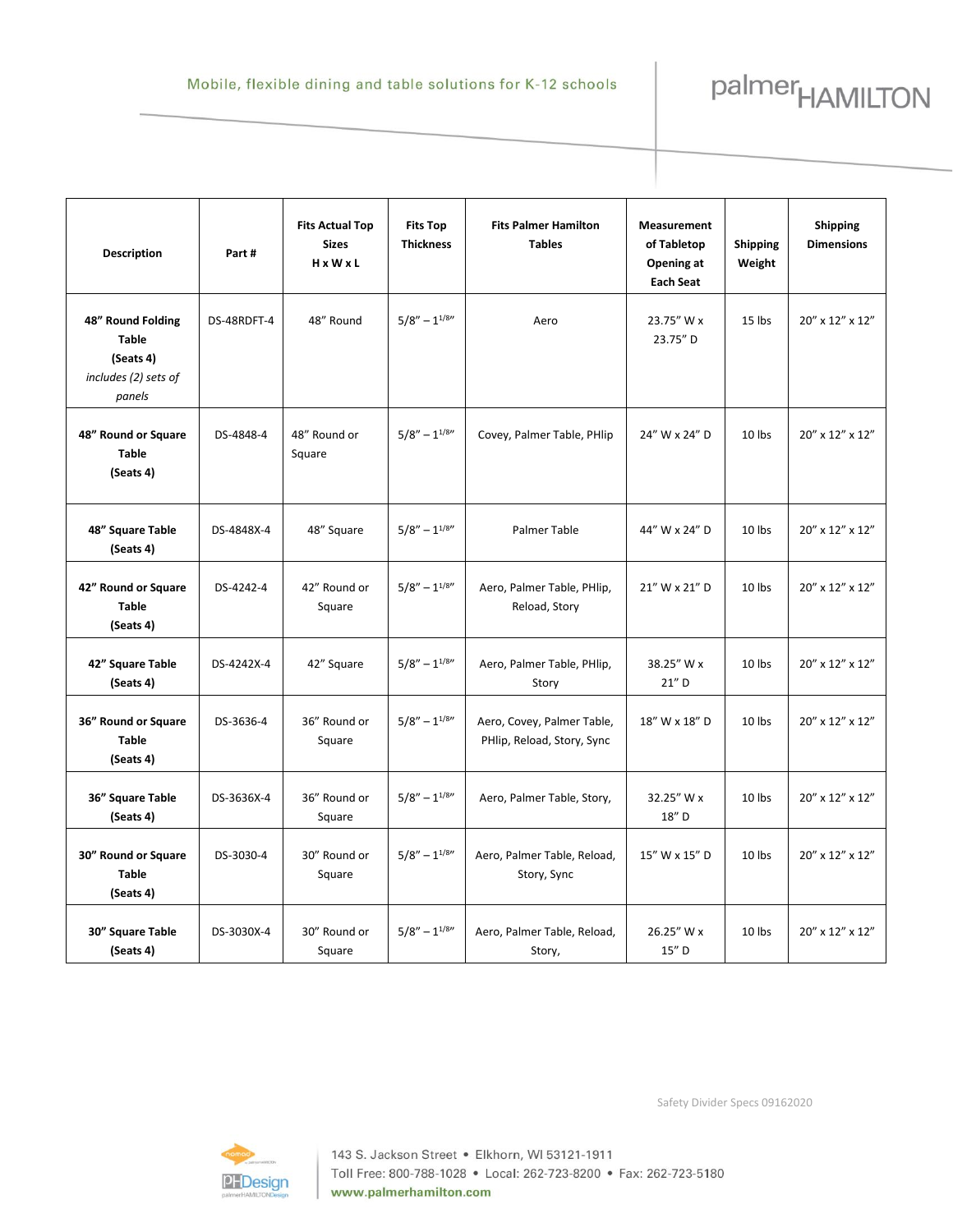# palmer<sub>HAMILTON</sub>

#### **Plan Views**





 $\infty$ 

.







DS-34M08-8

DS-3060-3



 $\infty$ 

 $\infty$ 

 $\infty$ 

DS-34M08-4

Safety Divider Specs 09162020



143 S. Jackson Street . Elkhorn, WI 53121-1911 Toll Free: 800-788-1028 • Local: 262-723-8200 • Fax: 262-723-5180 www.palmerhamilton.com